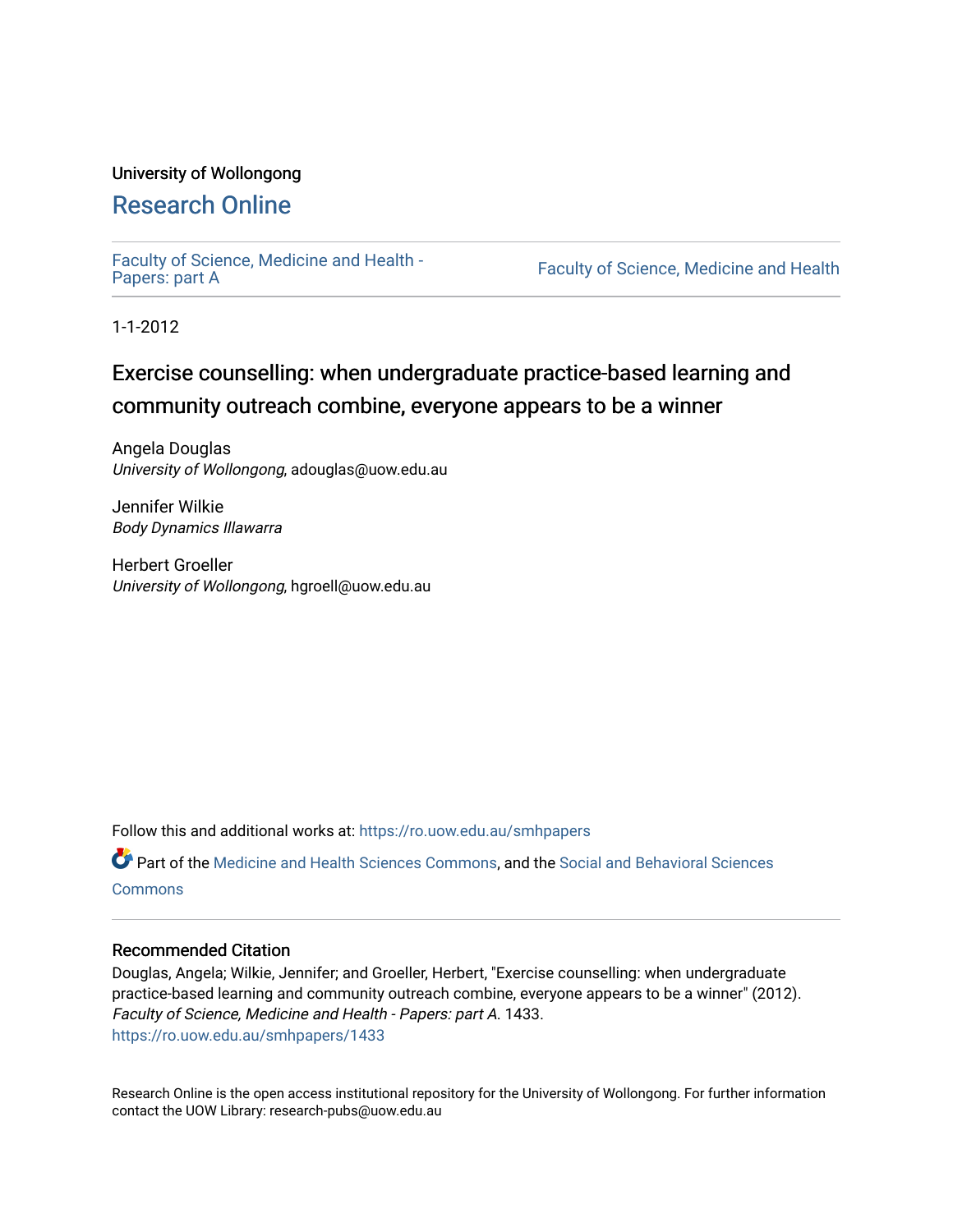## Exercise counselling: when undergraduate practice-based learning and community outreach combine, everyone appears to be a winner

## Abstract

Abstract of paper presented at the 5th Exercise & Sports Science Australia Conference 2012.

## Keywords

outreach, combine, everyone, appears, be, winner, when, undergraduate, practice, exercise, learning, counselling, community

### **Disciplines**

Medicine and Health Sciences | Social and Behavioral Sciences

### Publication Details

Douglas, A., Wilkie, J. & Groeller, H. (2012). Exercise counselling: when undergraduate practice-based learning and community outreach combine, everyone appears to be a winner. Research to Practice: Proceedings of the 5th Exercise & Sports Science Australia Conference and 7th Sports Dietitians Australia Update (pp. 94-94). Australia: ESSA.